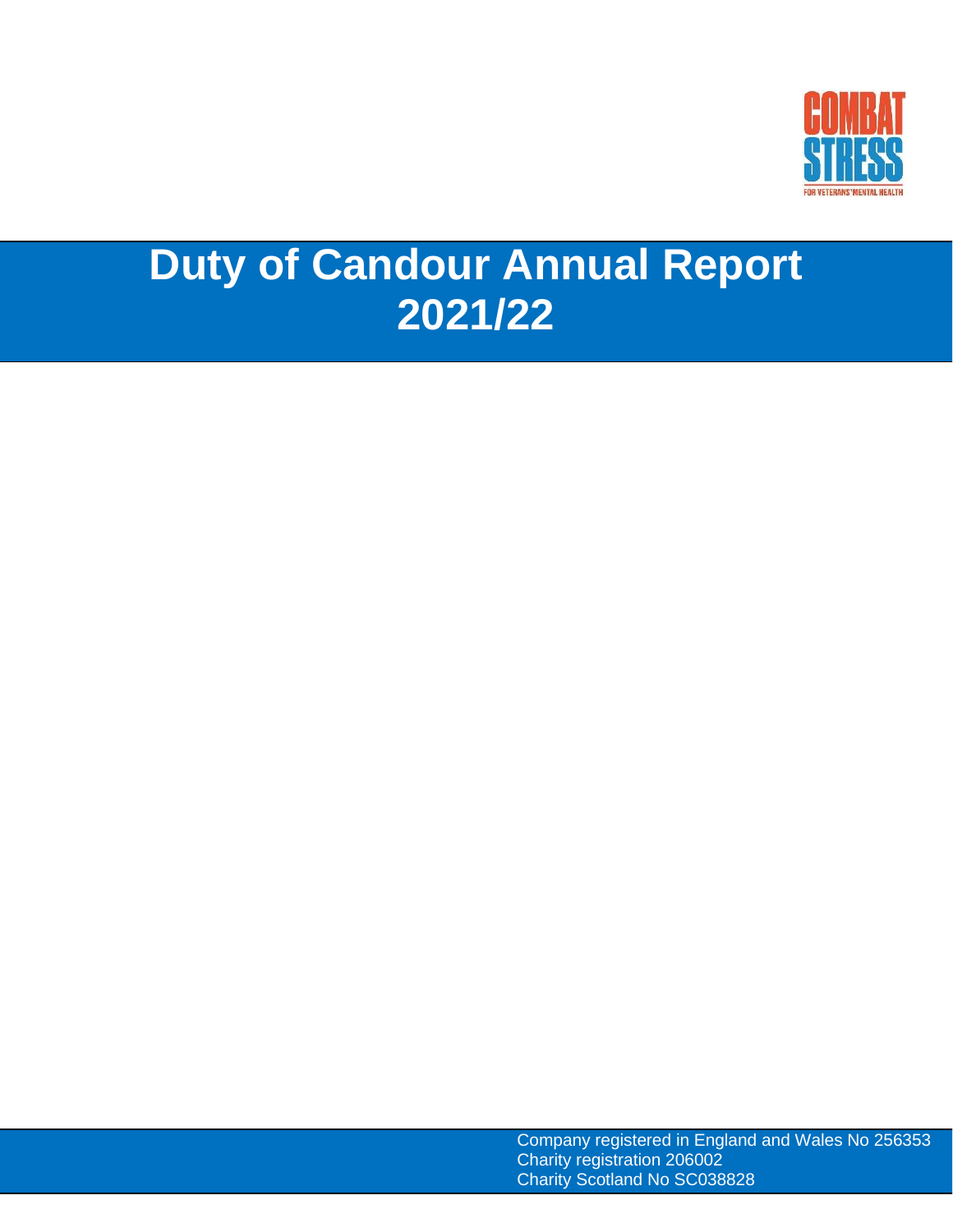## **1. Introduction**

The organisational Duty of Candour provisions of the Health [\(Tobacco,](http://www.legislation.gov.uk/asp/2016/14/contents/enacted) Nicotine etc. and Care) [\(Scotland\)](http://www.legislation.gov.uk/asp/2016/14/contents/enacted) Act 2016 (The Act) and The Duty of Candour Procedure (Scotland) [Regulations](http://www.legislation.gov.uk/ssi/2018/57/made/data.pdf) 2018, the Health and Social Care Act 2008 (Regulated Activities) Regulations 2014 (England) and in NI there is a proposal for Statutory Duty of Candour and Being Open Framework currently under consultation, set out the procedure that organisations providing health services, care services and social work services in the UK are required by law to follow when there has been an unintended or unexpected incident that results in death or harm (or additional treatment is required to prevent injury that would result in death or harm).

This is to ensure that if something goes wrong, in Health or Social Care Services, that the people affected are offered an explanation, an apology and an assurance that staff have learned from the error. The learning is shared across our organisation through the provision of this report.

An important part of this duty is that organisations are required to produce an Annual Duty of Candour Report and to publish it in a way that is publicly accessible, for example, on the website.

This report describes how Combat Stress has implemented its Duty of Candour obligations throughout its services from 1 April 2021 to 31 March 2022.

#### **2. About Our Organisation**

Combat Stress provides mental health services to veterans in the UK Our organisational aims and objectives are to provide specialist treatment and support for veterans from every service and conflict, focusing on those with complex mental health issues related to their military service. Combat Stress has a Being Open and Duty of Candour Policy which details the organisational duty and approach when dealing with Duty of Candour incidents. The Being Open and Duty of Candour Policy contains a detailed procedure, which details how any Duty of Candour event will be managed and monitored, including detailed roles and responsibilities of all staff within the organisation.

#### **3. Incident Reporting**

During the reporting period 1 April 2021 to 31 March 2022, there have been no Duty of Candour incidents.

| <b>Type of Unexpected or Unintended Incident</b>                                                | No of Incidents |
|-------------------------------------------------------------------------------------------------|-----------------|
| Someone has died                                                                                | 0               |
| Someone has permanently lost bodily, sensory, motor, physiological or<br>intellectual functions | 0               |
| Someone's treatment has increased because of harm                                               | 0               |
| The structure of someone's body has changed because of harm                                     | 0               |
| Someone's life expectancy has become shorter because of harm                                    | 0               |
| Someone's motor, sensory, or intellectual functions have been impaired for more<br>than 28 days | 0               |
| Someone experienced pain or psychological harm for more than 28 days                            | 0               |